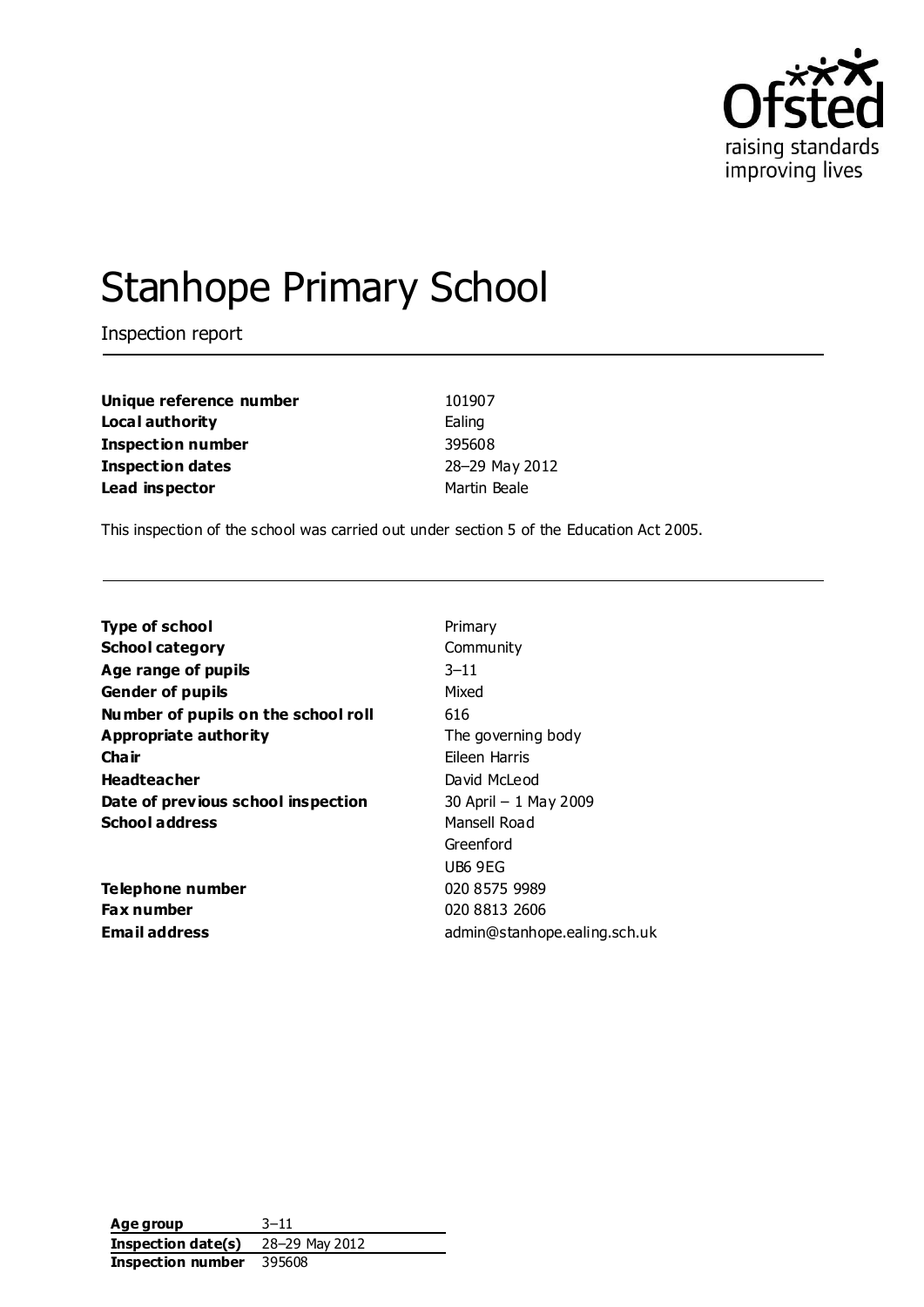

You can use Parent View to give Ofsted your opinion on your child's school. Ofsted will use the information parents and carers provide when deciding which schools to inspect and when.

You can also use Parent View to find out what other parents and carers think about schools in England. You can visit www.parentview.ofsted.gov.uk, or look for the link on the main Ofsted website: www.ofsted.gov.uk

The Office for Standards in Education, Children's Services and Skills (Ofsted) regulates and inspects to achieve excellence in the care of children and young people, and in education and skills for learners of all ages. It regulates and inspects childcare and children's social care, and inspects the Children and Family Court Advisory Support Service (Cafcass), schools, colleges, initial teacher training, work-based learning and skills training, adult and community learning, and education and training in prisons and other secure establishments. It assesses council children's services, and inspects services for looked after children, safeguarding and child protection.

Further copies of this report are obtainable from the school. Under the Education Act 2005, the school must provide a copy of this report free of charge to certain categories of people. A charge not exceeding the full cost of reproduction may be made for any other copies supplied.

If you would like a copy of this document in a different format, such as large print or Braille, please telephone 0300 123 4234, or email enquiries@ofsted.gov.uk.

You may copy all or parts of this document for non-commercial educational purposes, as long as you give details of the source and date of publication and do not alter the information in any way.

To receive regular email alerts about new publications, including survey reports and school inspection reports, please visit our website and go to 'Subscribe'.

Piccadilly Gate Store St **Manchester** M1 2WD

T: 0300 123 4234 Textphone: 0161 618 8524 E: enquiries@ofsted.gov.uk W: www.ofsted.gov.uk



© Crown copyright 2012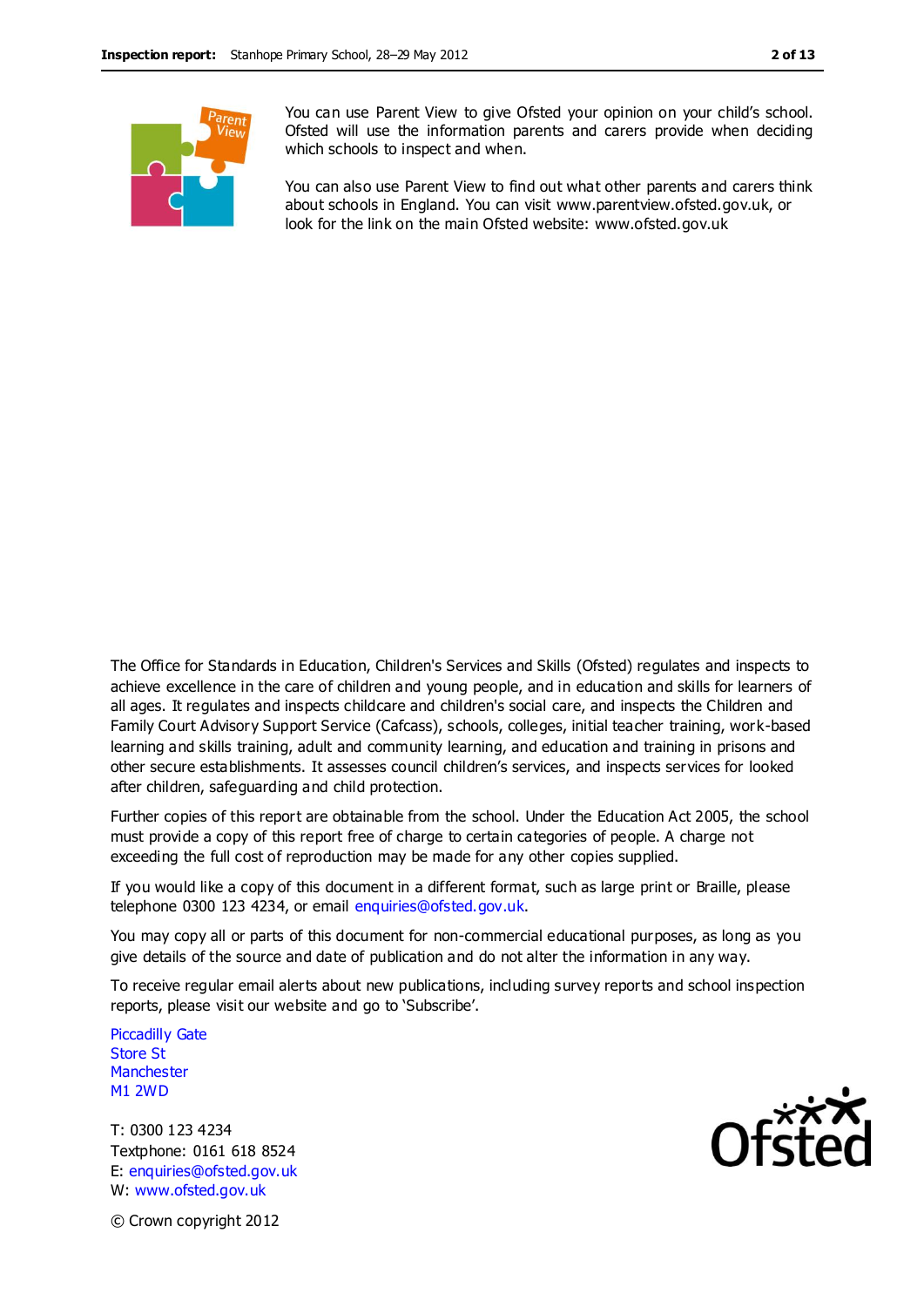### **Introduction**

| Inspection team     |                      |
|---------------------|----------------------|
| Martin Beale        | Additional inspector |
| Juliet Ward         | Additional inspector |
| Nicholas Cornell    | Additional inspector |
| Susan Thomas-Pounce | Additional inspector |

This inspection was carried out with two days' notice. Over 15 hours were spent observing teaching and learning in 44 parts of lessons, taught by 20 members of staff. Inspectors held discussions with pupils about their learning and listened to pupils reading. They met with staff and the Vice-Chair of the Governing Body. They observed the school's work, looked at pupils' books, assessment data and case studies of specific pupils' progress. The inspection team scrutinised evidence of the school's self-evaluation and improvement planning. Questionnaires returned by 228 parents and carers were analysed.

### **Information about the school**

Pupil numbers are rising in this larger than average sized primary school. The vast majority of pupils are from a wide range of minority ethnic backgrounds. More than three-quarters of the pupils speak English as an additional language and many are at an early stage of learning to speak English. The proportion of pupils known to be eligible for free school meals is above average. The proportion of pupils who join or leave the school other than at the usual times is higher than in most primary schools. The proportion of pupils supported at School Action Plus or those who have a statement of special educational needs is broadly average. Children in the Early Years Foundation Stage are taught in a Nursery and three Reception classes. The school has been re-accredited with Healthy School status. The school meets the current floor standard, which sets the government's minimum expectations for attainment and progress. The headteacher was appointed in January 2011.

An after-school club uses the school's premises. This provision is not managed by the governing body and therefore has not been included in this inspection.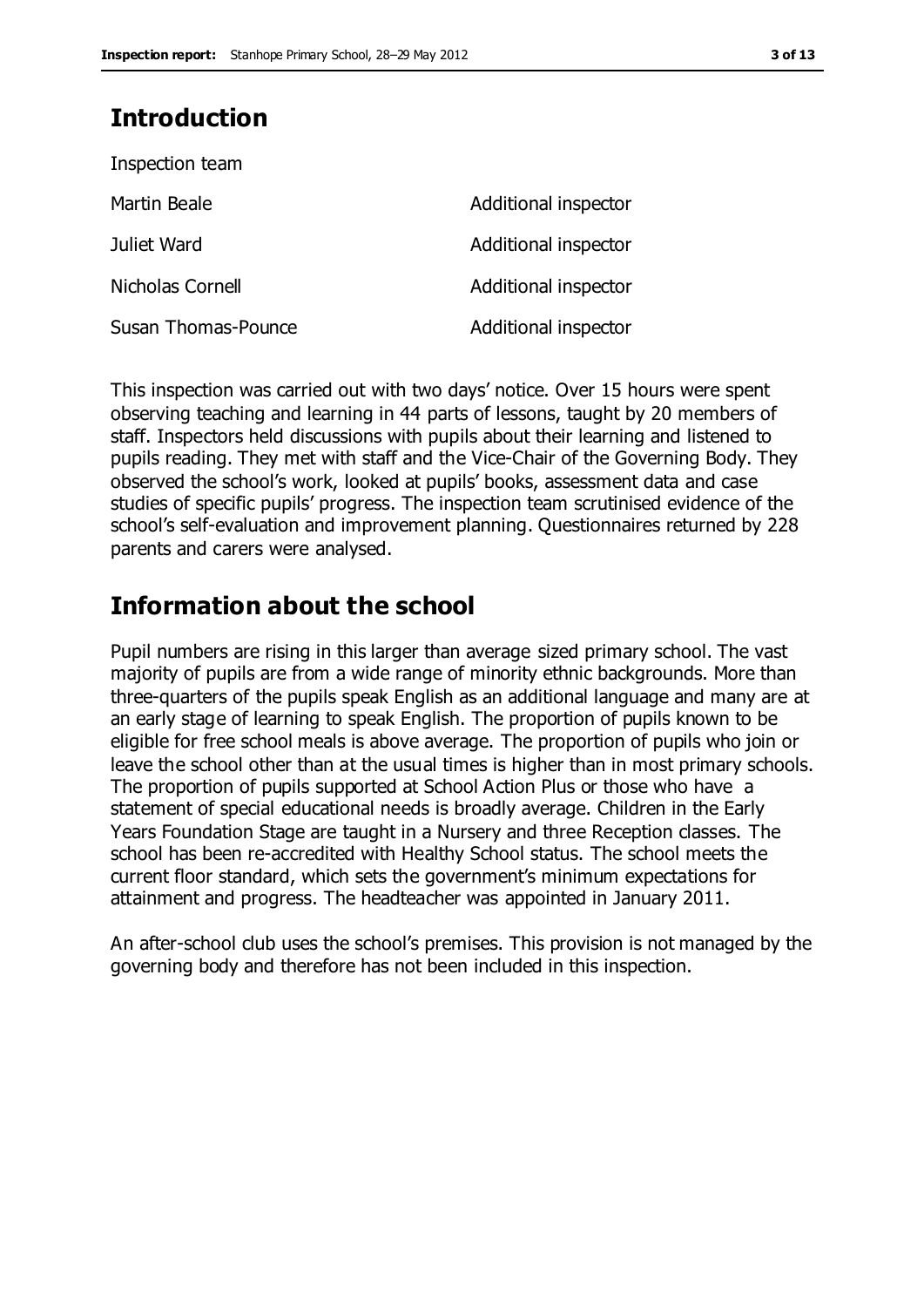### **Inspection judgements**

| <b>Overall effectiveness</b>     |  |
|----------------------------------|--|
| <b>Achievement of pupils</b>     |  |
| <b>Quality of teaching</b>       |  |
| Behaviour and safety of pupils   |  |
| <b>Leadership and management</b> |  |

### **Key findings**

- In accordance with section 13(3) of the Education Act 2005, Her Majesty's Chief Inspector is of the opinion that this school requires special measures because it is failing to give its pupils an acceptable standard of education and the persons responsible for leading, managing or governing the school are not demonstrating the capacity to secure the necessary improvement.
- Although the school meets the government's minimum floor standards, overall achievement is inadequate because pupils' progress is too slow and inconsistent across the school. Pupils make particularly slow progress in mathematics, in understanding the sounds that letters represent (phonics) and in developing more advanced reading skills. As a result, it takes pupils longer than expected to become fluent readers. Children in the Early Years Foundation Stage make inadequate progress in all areas of their learning.
- The quality of teaching is too variable and is inadequate. While there is some effective teaching, which challenges pupils' thinking and generates a good pace to learning, the school's leaders have not been successful in ensuring that the overall quality of teaching is good enough to accelerate pupils' learning and progress at a sufficiently speedy rate. Too often, teaching is not matched closely to the next steps in pupils' learning and few pupils understand the targets they are aiming for. With the exception of extended writing, teachers' marking does not always engage pupils in wanting to improve the quality of their work. Action taken by school leaders to improve teaching has not been effective enough.
- Not all teachers are skilled in managing behaviour in order to promote calm and well-ordered classrooms. Consequently, too much low-level disruption and chatter in some lessons impedes the flow of learning. Pupils' absence has reduced significantly following the robust action taken by the headteacher and attendance is now broadly average. Punctuality has also improved. Pupils feel safe in school.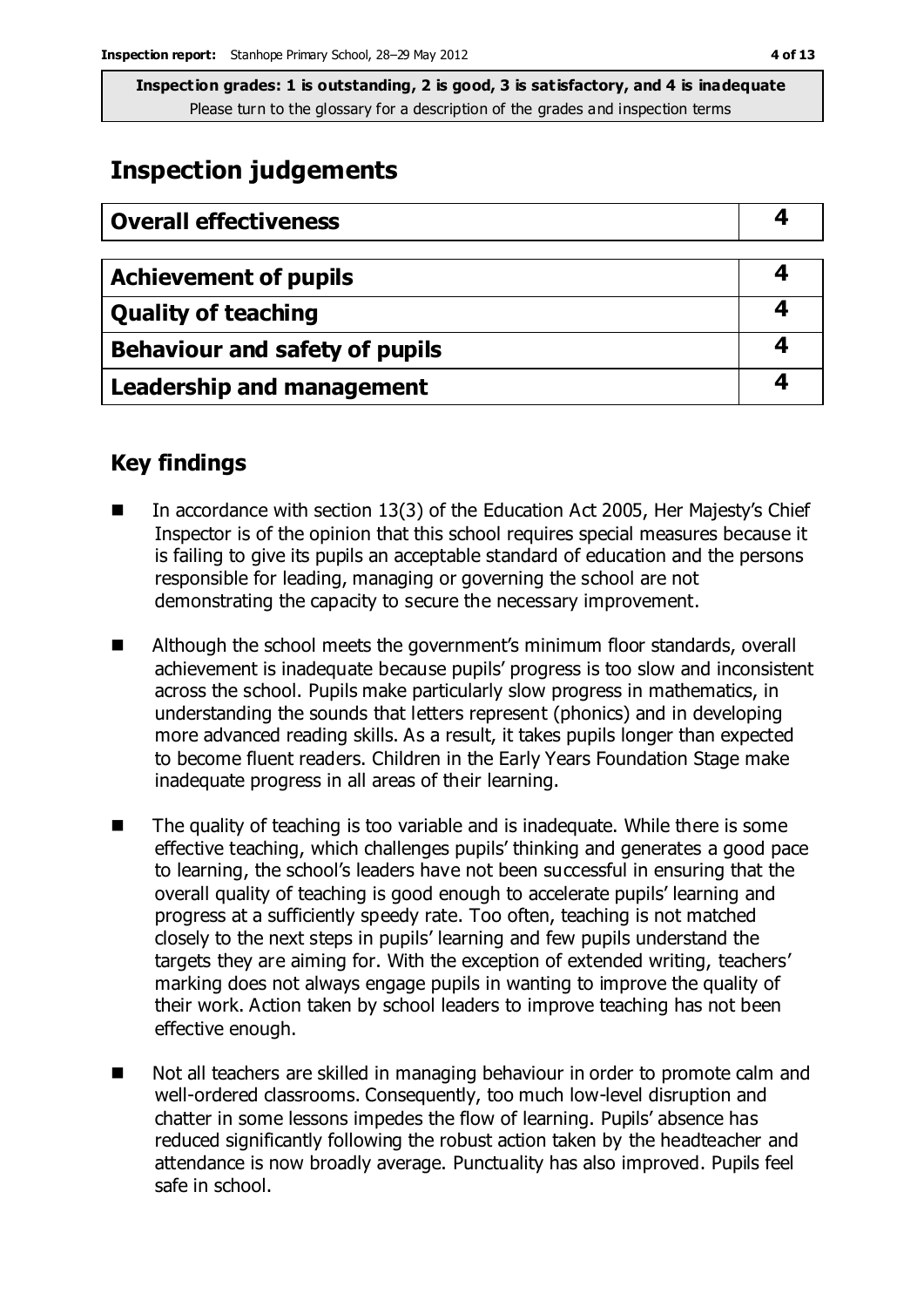■ Leadership and management are inadequate. Under the leadership of the new headteacher, several key areas of weaknesses have been eradicated. However, the school has insufficient capacity for further improvement because leadership beyond the headteacher is largely ineffective. Furthermore, the governing body has not been sufficiently rigorous in holding the school to account by carefully monitoring its performance.

### **What does the school need to do to improve further?**

- Introduce a training programme immediately to ensure all teaching is at least good or better by:
	- using assessment information more effectively to ensure teaching carefully guides the next steps in learning for all pupils, especially in mathematics
	- identifying clearly how the learning needs of disabled pupils and those  $\equiv$ with special educational needs are to be met in lessons
	- using new technology and other resources more effectively to support and extend the pupils' learning across the full range of subjects
	- improving marking so it provides more effective feedback on the steps  $\equiv$ pupils need to take to meet their targets
	- deploying teaching assistants so that they make an effective contribution to raising pupils' achievement.
- Improve pupils' behaviour in lessons by:
	- ensuring that teachers achieve a better balance between how much they talk and the time allowed for pupils to be actively engaged in learning
	- ensuring teachers manage behaviour consistently and effectively.  $\equiv$
- Introduce a programme to raise achievement in English which:
	- ensures that pupils who are learning to speak English as an additional language are provided with sufficient opportunities to practise speaking in order to improve their level of fluency
	- focuses the teaching of phonics more sharply on the next steps in each pupils' learning, and by organising groups so that they include pupils of similar levels of attainment
	- increases the impact of guided reading sessions and ensure that pupils  $\frac{1}{2}$ read to an adult in school regularly and frequently.
- **IMPROVE PROVISION AND OUTCOMES FOR CHILD FOR A FOUNDATION IN THE INCORDIT IN THE INCORDIT IN THE INCORDIT IN T** Stage by:
	- ensuring that there is a coherent and systematic plan to promote all areas  $\equiv$ of learning
	- making more effective use of the outdoor environment so that children's outdoor activities are linked more closely to their learning in the classroom
	- ensuring that the Nursery and Reception work together more closely for the good of all children's development.
- Improve the school's leadership capacity and impact by: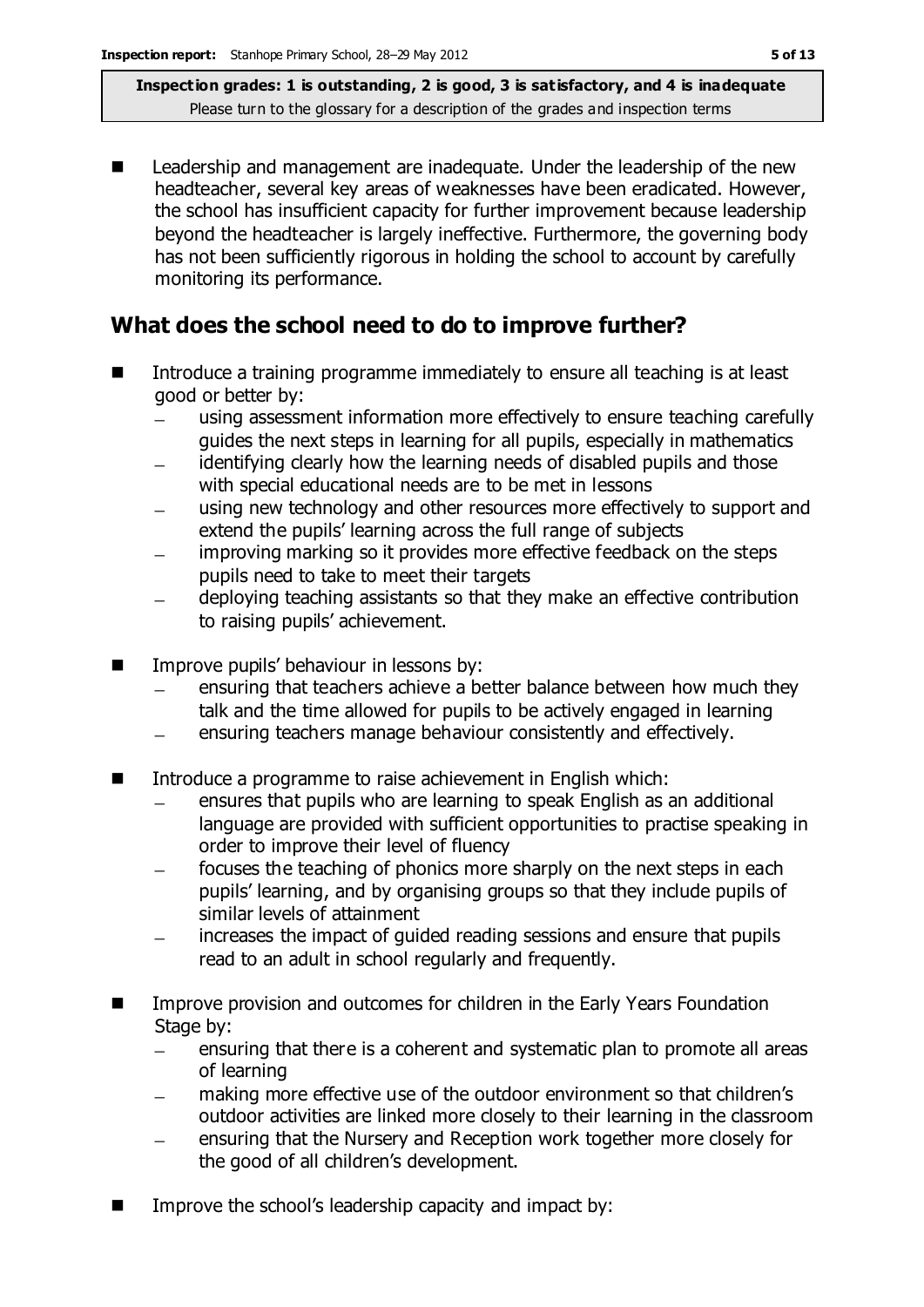- ensuring that all leaders have the skills to drive forward improvements in their areas, particularly in improving the quality of teaching
- developing the role of the governing body so that it is able to hold the  $\overline{\phantom{0}}$ school to account
- monitoring the performance of different groups of pupils so that any emerging gaps can be responded to quickly.

### **Main report**

### **Achievement of pupils**

Pupils make insufficient progress from their starting points and their attainment is typically below average by the time they leave the school. Year 6 test results fell in 2011, particularly in mathematics, to well below average; pupils also underachieved in reading. While there have been some improvements in raising attainment levels this year, inadequate teaching and learning over time and in too many lessons, show that improvements are not securely established especially in reading. Children enter the Nursery with skills that are below those expected for their age and they make inadequate progress in the Early Years Foundation Stage. Few become independent learners and are unable to take the initiative in planning their own learning; many do not take responsibility for their own behaviour or persevere with activities. Learning across the school is typically slow paced, particularly when teaching does not engage or interest the pupils. On these occasions, pupils become passive learners and have limited opportunities to develop and apply their skills in different subjects. Disabled pupils and those with special educational needs make similar progress as others, except when in small groups withdrawn from mainstream lessons, where their progress is better because of a sharp focus on individual needs. Pupils who are at an early stage of learning to speak English as an additional language make slow progress in gaining fluency because teachers do not provide sufficient opportunities for them to develop their speaking skills.

The views of parents and carers are mixed, with some expressing concerns about the progress of their children. Inspection evidence supports their concerns. Pupils' progress in reading is inadequate. By the end of Year 2, attainment in reading is well below average and is no better by the end of Year 6. Skills of inference, deduction and comprehension are not securely developed. Several pupils in Year 4 do not have the skills to decipher words containing quite basic letter sound combinations. There are some signs that improvement is starting following the recent investment in extending the range of books available. Writing is also of a low standard in Key Stage 1. However, progress in writing is much stronger than in reading at Key Stage 2, and teachers use effective strategies to promote it, for example when pupils in Year 6 planned their writing of a character description using *George's Marvellous Medicine* as a stimulus for ideas. Pupils know what they need to do to improve their writing, though this understanding is not evident in their writing in some subjects. Progress is starting to improve in mathematics since the implementation of a range of new strategies including a new calculation policy, but gaps in learning remain and progress overall is inadequate.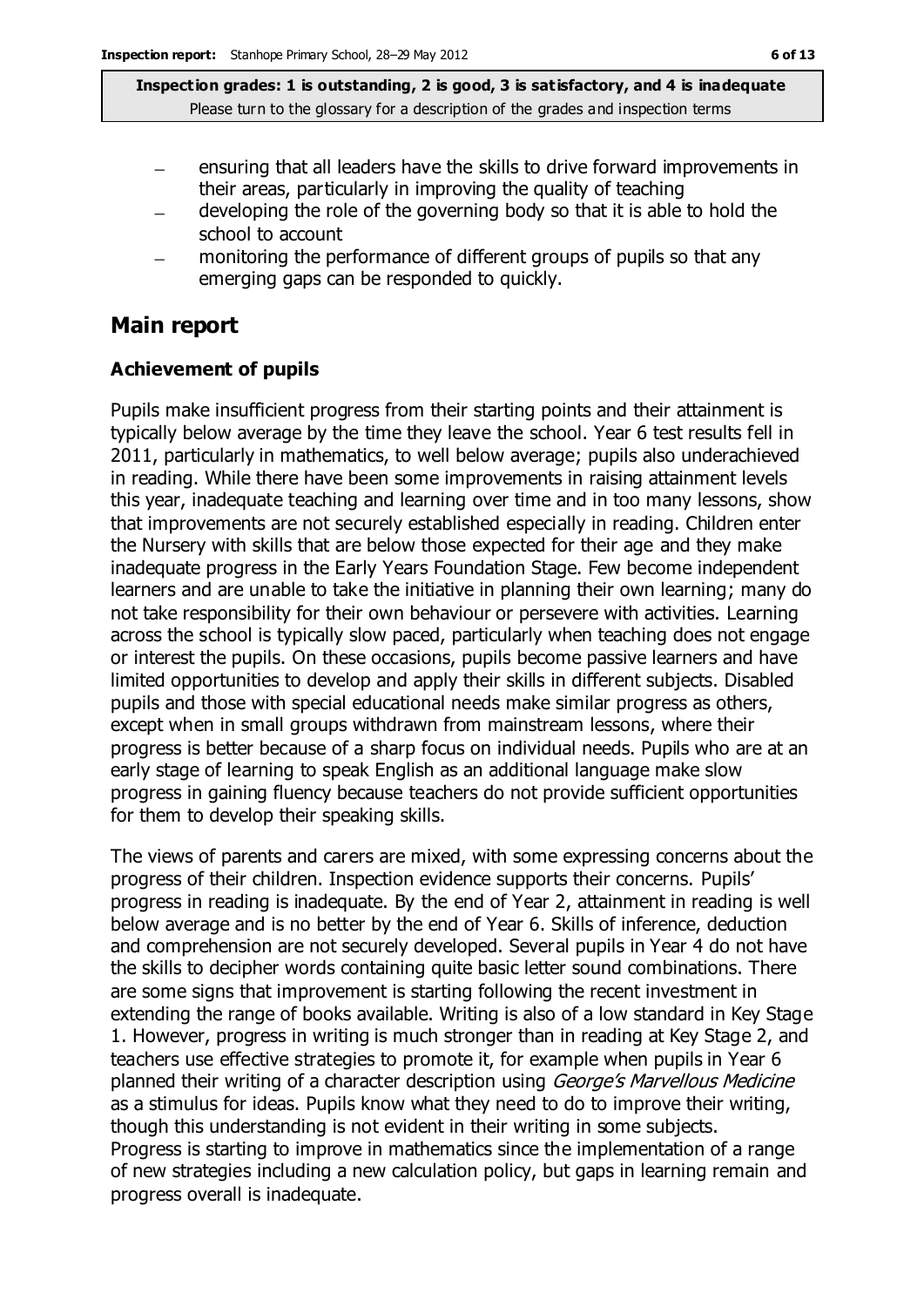#### **Quality of teaching**

Inadequacies in teaching result in pupils learning at too slow a rate as they move through the school. Lesson planning does not always meet the learning needs of different groups of pupils, so some ability groups are insufficiently challenged or unable to access their work. This has a detrimental effect on all pupils, particularly the progress of disabled pupils and those with special educational needs. Teaching assistants are not always deployed effectively in lessons and make a limited contribution to learning. In the less effective lessons, teachers talk for too long resulting in pupils becoming uninterested in their work or not able to understand because adults' explanations are too complicated. Resources, such as new technology, that could inspire learning are not used creatively to stimulate pupils' imaginations.

Teaching in the Early Years Foundation Stage is not planned with sufficient care to meet the needs and interests of the children. Insufficient account is taken of the development of all areas of learning and activities do not flow freely between the classroom and the outdoor learning area. There are insufficient links between the Early Years Foundation Stage classes and this impedes the continuity of children's learning and progress as they move from Nursery into Reception.

There are weaknesses in the teaching of reading. Even though teachers know pupils' different reading levels, the teaching of phonics in Reception and at Key Stage 1 is not focused enough on the next steps of pupils' learning. Examples were seen of technically incorrect teaching, which confused the pupils. These weaknesses also have a negative impact on the progress pupils make in writing in Reception and at Key Stage 1. Sessions for older pupils, intended to develop wider reading skills, are poorly planned and pupils rarely have their progress checked by an adult.

Parents and carers as well as pupils who responded to the questionnaire are largely of the view that teaching is good. While inspectors observed some good practice the many weaknesses in teaching outweigh the strengths. The most effective teaching seen by inspectors provided challenge for all pupils. For example, in a Year 3 mathematics lesson, tasks were provided at four different levels where pupils were solving problems using division. The teacher gave additional support to the more able group while others worked on tasks carefully pitched at their levels. However, weaknesses in the targeting of work to different abilities in other mathematics lessons led to pupils making slower progress. In the best lessons, pupils are encouraged to work together and discuss their ideas with each other.

#### **Behaviour and safety of pupils**

Pupils' behaviour and engagement in learning are inadequate because not all teachers use the behaviour strategies consistently to manage their classes. Where teaching is interesting, pupils respond well by concentrating and working hard. Most pupils are keen to do well. However, there are lessons and assemblies where pupils become restless and there is then an underlying level of unacceptable behaviour,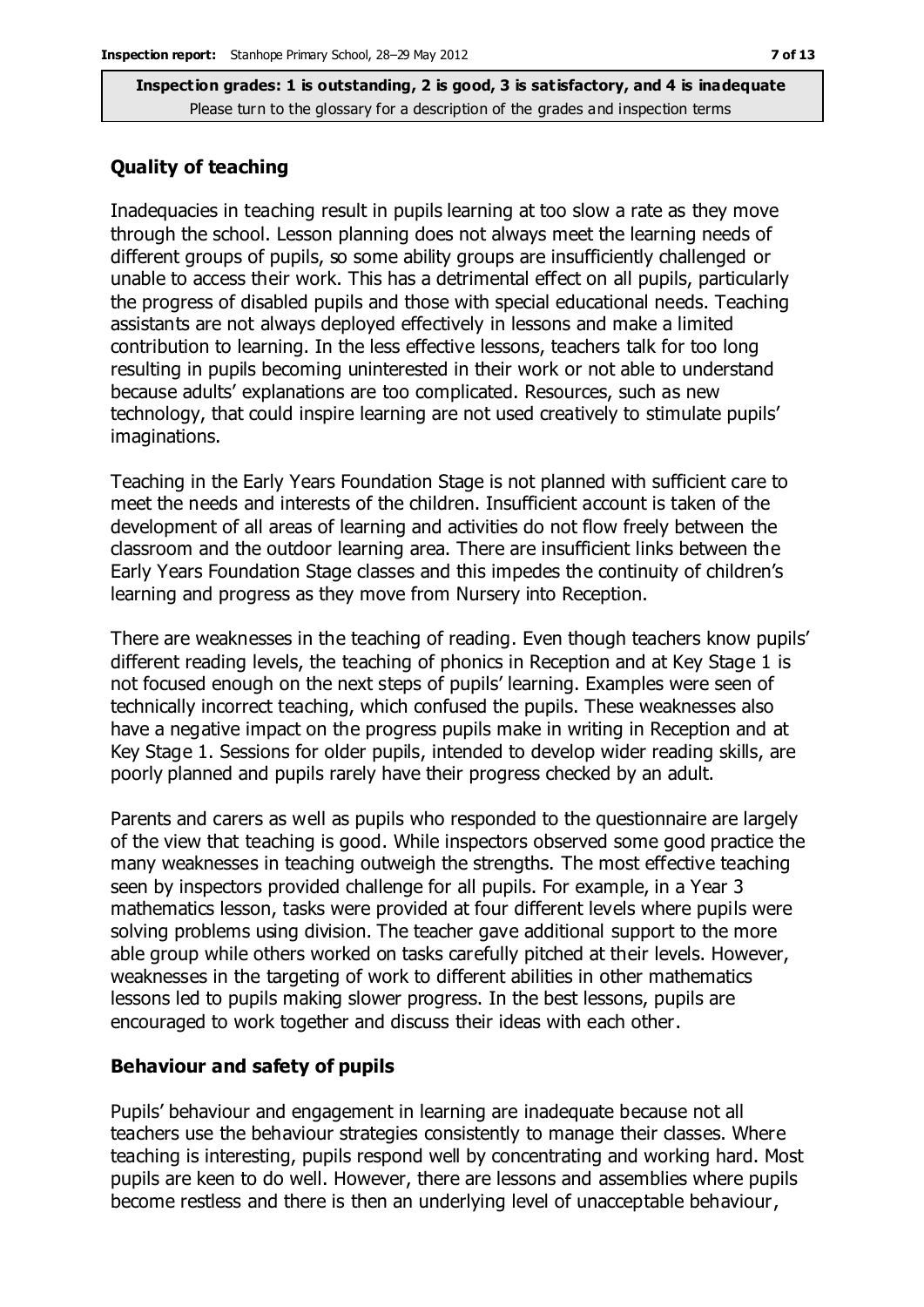which slows the pace of learning for everyone. Most pupils behave well around the school and show consideration and respect for others, for example at playtimes, in the dining hall and when they show concern to help newcomers settle into school. Most parents and carers judge behaviour as good, but this view is not shared by all of the pupils and is not supported by the inspection findings.

The systems for managing behaviour are clear, appropriate and effective when applied consistently and rigorously, which is not always the case. However, all incidents are recorded carefully and are declining in frequency following a firm approach by the headteacher. Most pupils say they feel safe in school, which is a view endorsed by parents and carers. Pupils identify, and school records show, that there is some bullying which is mostly name-calling and sometimes of a racist nature. These incidents involve very few pupils and are declining. Pupils are sure that their concerns will be sorted out swiftly and effectively and have confidence in the headteacher's drive to improve behaviour.

#### **Leadership and management**

The school's ability to improve and move forward is limited by shortcomings within the middle leadership, particularly as a number of key appointments have not been made. There is an over-reliance on the headteacher to drive improvement. Subject and phase leaders are not sufficiently effective in supporting colleagues and leading improvement in their areas. The governing body does not monitor its key areas of responsibility. Evidence to enable members of the governing body to monitor and evaluate the school's performance is not always supplemented through first-hand experience. While more governors are starting to undertake focused visits and report back to the full governing body, these actions are not having sufficient impact on raising standards and improving teaching.

The headteacher has made several key changes which have placed the school on a more secure footing than in the past. These have included eliminating irregularities in systems for financial management and ensuring that procedures are in place to meet requirements for managing the performance of teachers. Through a detailed and accurate evaluation of the school, the headteacher has identified the priority areas that need to be tackled in order to raise achievement. Action to improve teaching has been slow because there is insufficient high quality practice that others can aspire to or observe to develop their skills. Professional development has not had enough impact.

The headteacher has taken successful action to improve attendance and ensure that safeguarding arrangements meet requirements. Assessment data are now tracked and analysed with much greater rigour so that potential underachievement can be quickly spotted. Nevertheless, these data are not routinely analysed to identify any variation in the achievement of different groups of pupils. This limits the school's ability to promote equality and tackle discrimination, primarily as different groups of pupils are still underachieving.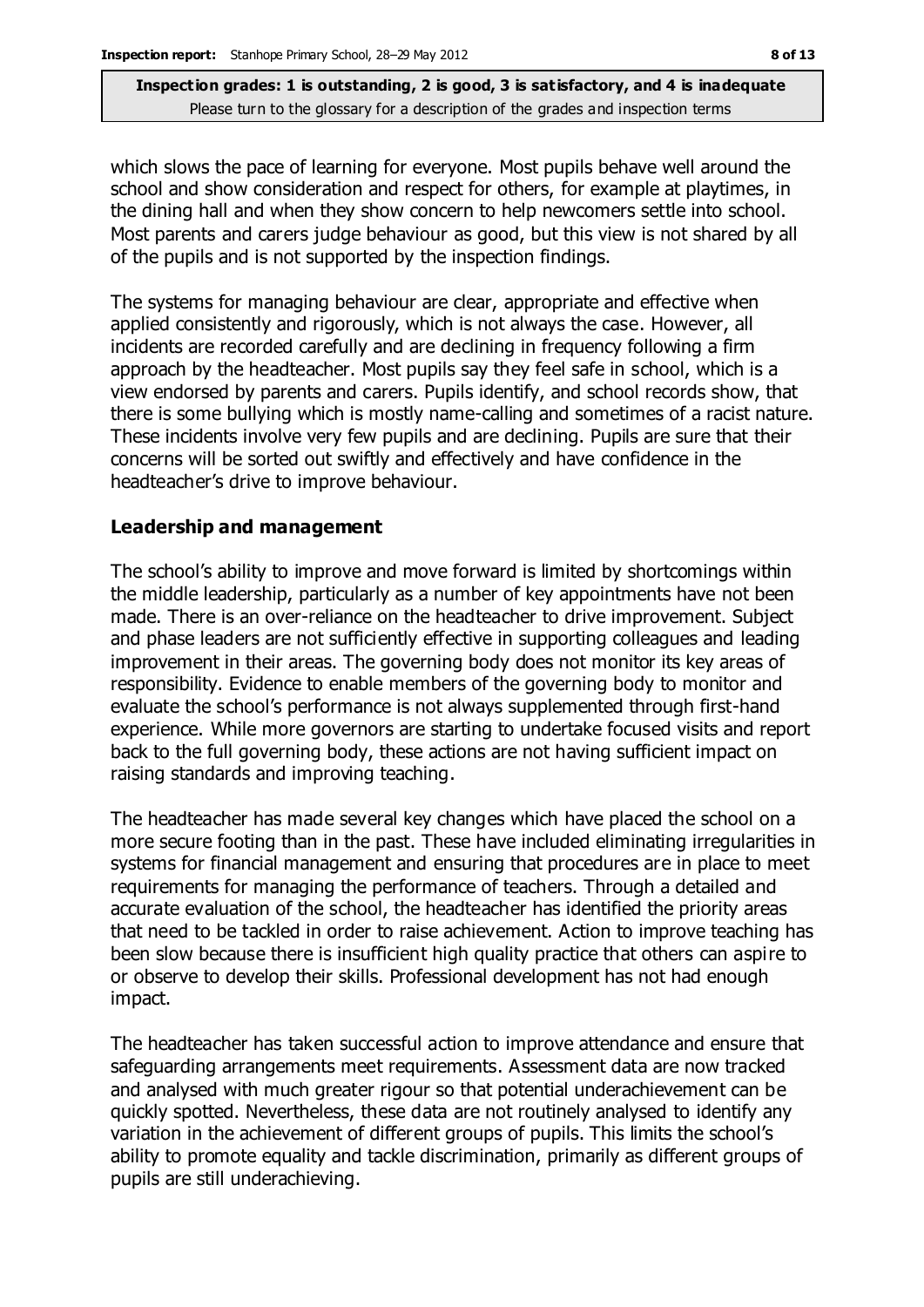The curriculum does not provide a sufficiently effective framework for learning. It covers all required areas but there are weaknesses in the Early Years Foundation Stage and in the organisation of teaching phonics. The development and application of key skills, including information and communication technology, across subjects is not systematic. The promotion of pupils' spiritual, moral, social and cultural development, however, is satisfactory.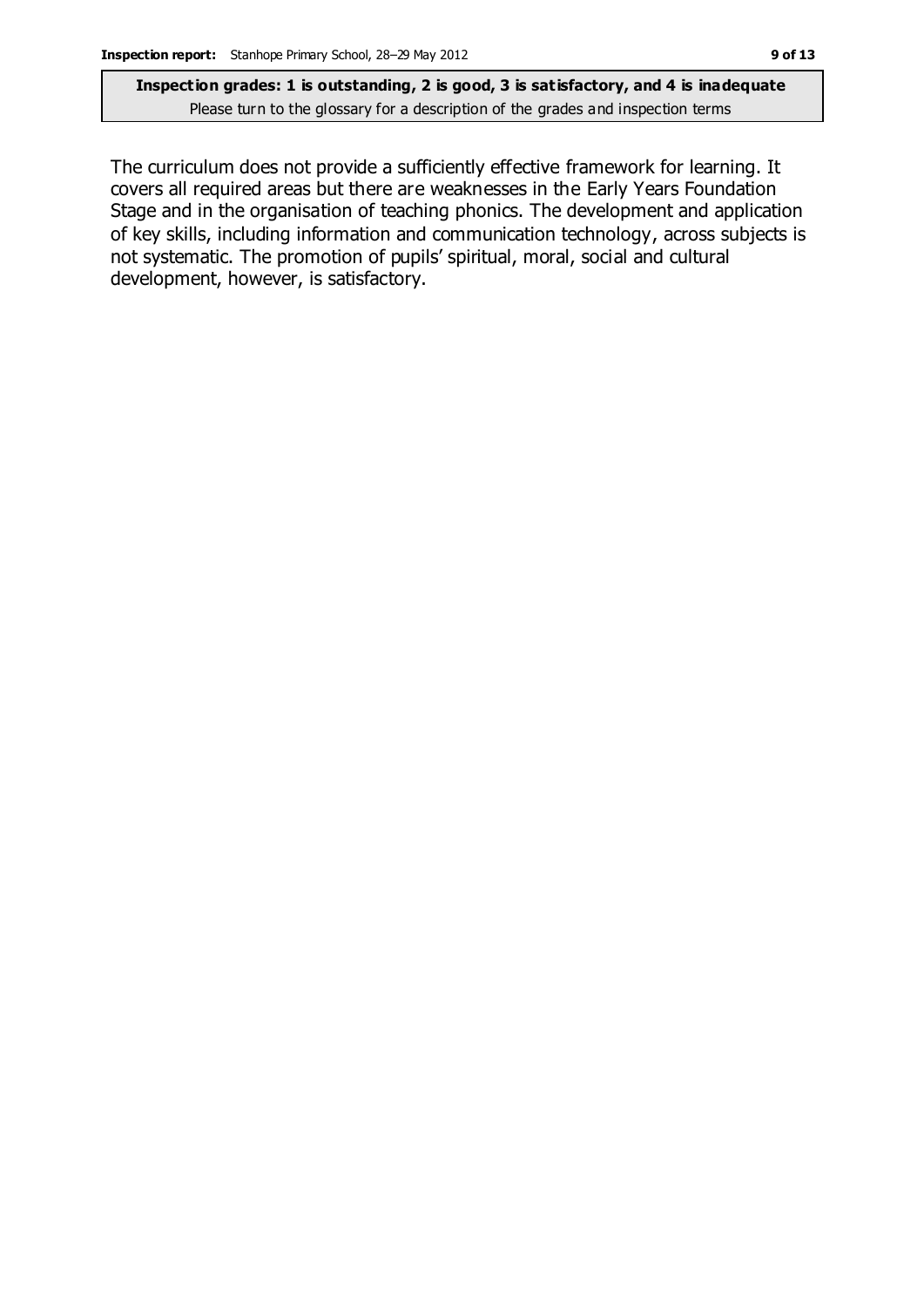### **Glossary**

### **What inspection judgements mean**

| <b>Grade</b> | <b>Judgement</b> | <b>Description</b>                                            |
|--------------|------------------|---------------------------------------------------------------|
| Grade 1      | Outstanding      | These features are highly effective. An outstanding           |
|              |                  | school provides exceptionally well for all its pupils' needs. |
| Grade 2      | Good             | These are very positive features of a school. A school        |
|              |                  | that is good is serving its pupils well.                      |
| Grade 3      | Satisfactory     | These features are of reasonable quality. A satisfactory      |
|              |                  | school is providing adequately for its pupils.                |
| Grade 4      | Inadequate       | These features are not of an acceptable standard. An          |
|              |                  | inadequate school needs to make significant                   |
|              |                  | improvement in order to meet the needs of its pupils.         |
|              |                  | Ofsted inspectors will make further visits until it           |
|              |                  | improves.                                                     |

### **Overall effectiveness of schools**

|                       | Overall effectiveness judgement (percentage of schools) |      |                     |                   |
|-----------------------|---------------------------------------------------------|------|---------------------|-------------------|
| <b>Type of school</b> | <b>Outstanding</b>                                      | Good | <b>Satisfactory</b> | <b>Inadequate</b> |
| Nursery schools       | 54                                                      | 42   |                     |                   |
| Primary schools       | 14                                                      | 49   | 32                  |                   |
| Secondary             | 20                                                      | 39   | 34                  |                   |
| schools               |                                                         |      |                     |                   |
| Special schools       | 33                                                      | 45   | 20                  |                   |
| Pupil referral        |                                                         | 55   | 28                  |                   |
| units                 |                                                         |      |                     |                   |
| All schools           | 16                                                      | 47   | 31                  |                   |

New school inspection arrangements have been introduced from 1 January 2012. This means that inspectors make judgements that were not made previously.

The data in the table above are for the period 1 September to 31 December 2011 and represent judgements that were made under the school inspection arrangements that were introduced on 1 September 2009. These data are consistent with the latest published official statistics about maintained school inspection outcomes (see www.ofsted.gov.uk).

The sample of schools inspected during 2010/11 was not representative of all schools nationally, as weaker schools are inspected more frequently than good or outstanding schools.

Primary schools include primary academy converters. Secondary schools include secondary academy converters, sponsor-led academies and city technology colleges. Special schools include special academy converters and non-maintained special schools.

Percentages are rounded and do not always add exactly to 100.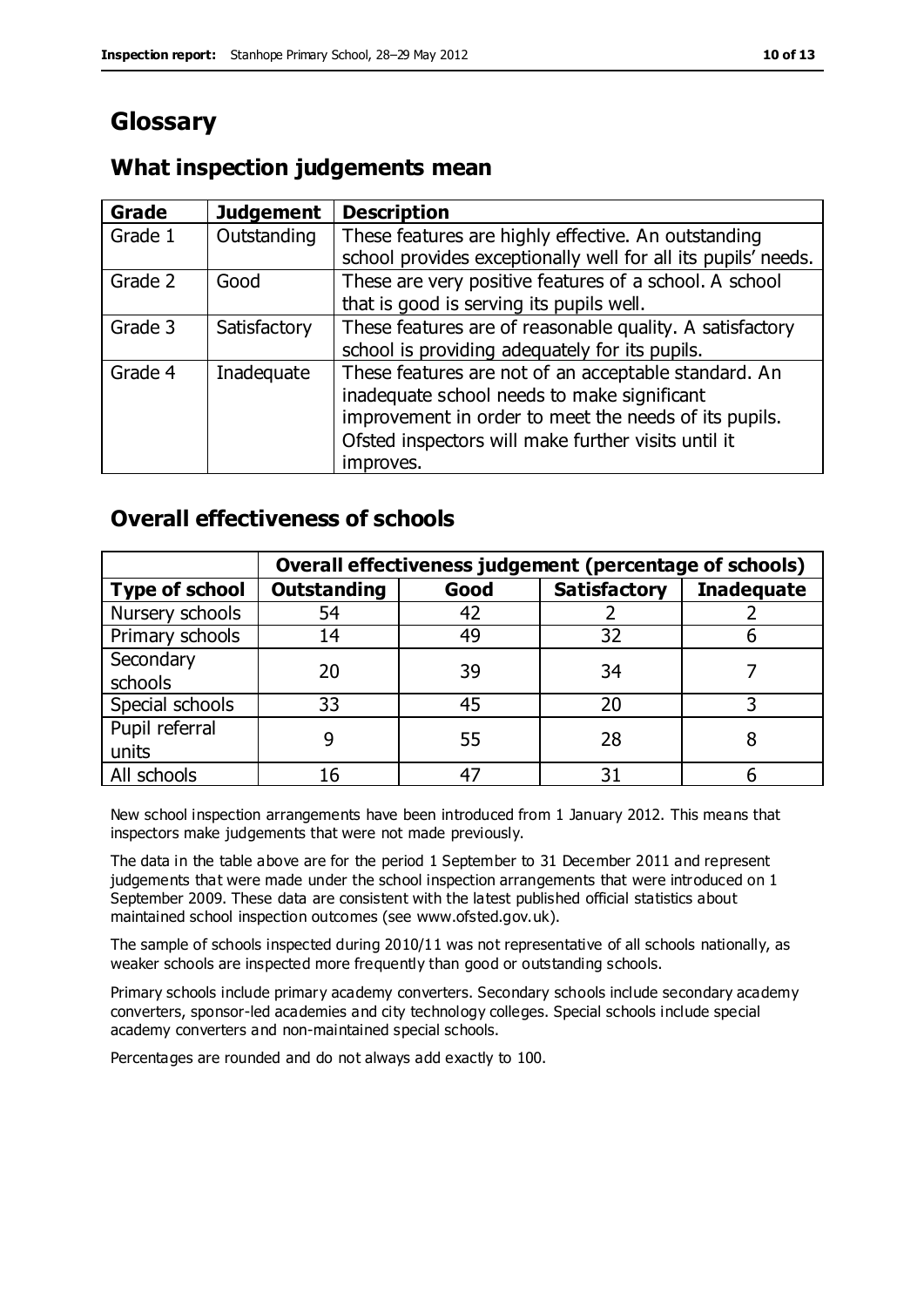## **Common terminology used by inspectors**

| Achievement:                  | the progress and success of a pupil in their<br>learning and development taking account of their<br>attainment.                                                                                                        |
|-------------------------------|------------------------------------------------------------------------------------------------------------------------------------------------------------------------------------------------------------------------|
| Attainment:                   | the standard of the pupils' work shown by test and<br>examination results and in lessons.                                                                                                                              |
| Attendance:                   | the regular attendance of pupils at school and in<br>lessons, taking into account the school's efforts to<br>encourage good attendance.                                                                                |
| Behaviour:                    | how well pupils behave in lessons, with emphasis<br>on their attitude to learning. Pupils' punctuality to<br>lessons and their conduct around the school.                                                              |
| Capacity to improve:          | the proven ability of the school to continue<br>improving based on its self-evaluation and what<br>the school has accomplished so far and on the<br>quality of its systems to maintain improvement.                    |
| Floor standards:              | the national minimum expectation of attainment<br>and progression measures.                                                                                                                                            |
| Leadership and management:    | the contribution of all the staff with responsibilities,<br>not just the governors and headteacher, to<br>identifying priorities, directing and motivating staff<br>and running the school.                            |
| Learning:                     | how well pupils acquire knowledge, develop their<br>understanding, learn and practise skills and are<br>developing their competence as learners.                                                                       |
| <b>Overall effectiveness:</b> | inspectors form a judgement on a school's overall<br>effectiveness based on the findings from their<br>inspection of the school.                                                                                       |
| Progress:                     | the rate at which pupils are learning in lessons and<br>over longer periods of time. It is often measured<br>by comparing the pupils' attainment at the end of a<br>key stage with their attainment when they started. |
| Safety:                       | how safe pupils are in school, including in lessons;<br>and their understanding of risks. Pupils' freedom<br>from bullying and harassment. How well the school<br>promotes safety, for example e-learning.             |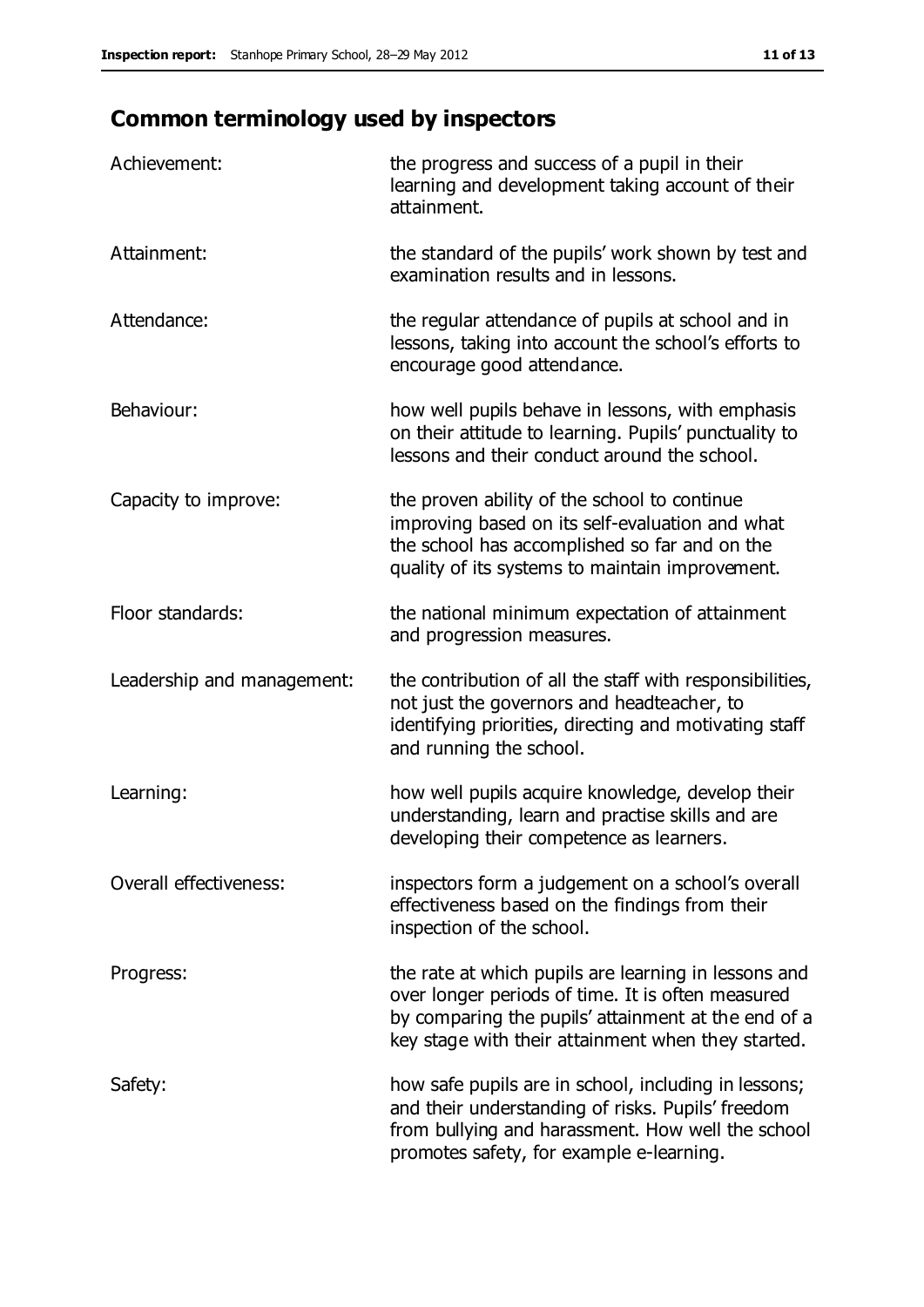#### **This letter is provided for the school, parents and carers to share with their children. It describes Ofsted's main findings from the inspection of their school.**

30 May 2012

Dear Pupils

#### **Inspection of Stanhope Primary School, Greenford UB6 9EG**

Thank you for the warm welcome you gave the inspection team when we visited your school recently, and particularly to the Year 6 pupils who showed us around. Thank you also for sharing your views with us and returning the questionnaires.

We recognise that Stanhope does some things well but there are weaknesses in important areas of the school's work. For this reason, we have decided that the school requires 'special measures'; this means it will get extra help to improve.

Although we noted the good behaviour and positive attitudes of many of you, we also saw some unacceptable behaviour in lessons. Some of the teaching does not help you to make the progress of which you are capable. Too many of you leave Year 6 not having reached the level needed to be successful at secondary school. The main things we have asked the school to improve are to:

- help you to learn better by making sure work is not too easy or too hard, and that you are more actively engaged in your learning
- make sure that teaching helps you to make faster progress in your reading, and give those of you who are learning to speak English more time in lessons to practise your speaking skills
- **number 1** help children in the Nursery and Reception to use their outdoor area better and make faster progress in learning
- provide more support for your headteacher from other staff and governors to bring about the improvements needed at your school.

The school will be helped to carry out these improvements during the coming months. Inspectors will visit regularly to check on progress. All of you can help the school to improve by working hard, behaving well and keeping up your improved attendance and punctuality.

Yours sincerely

Martin Beale Lead inspector